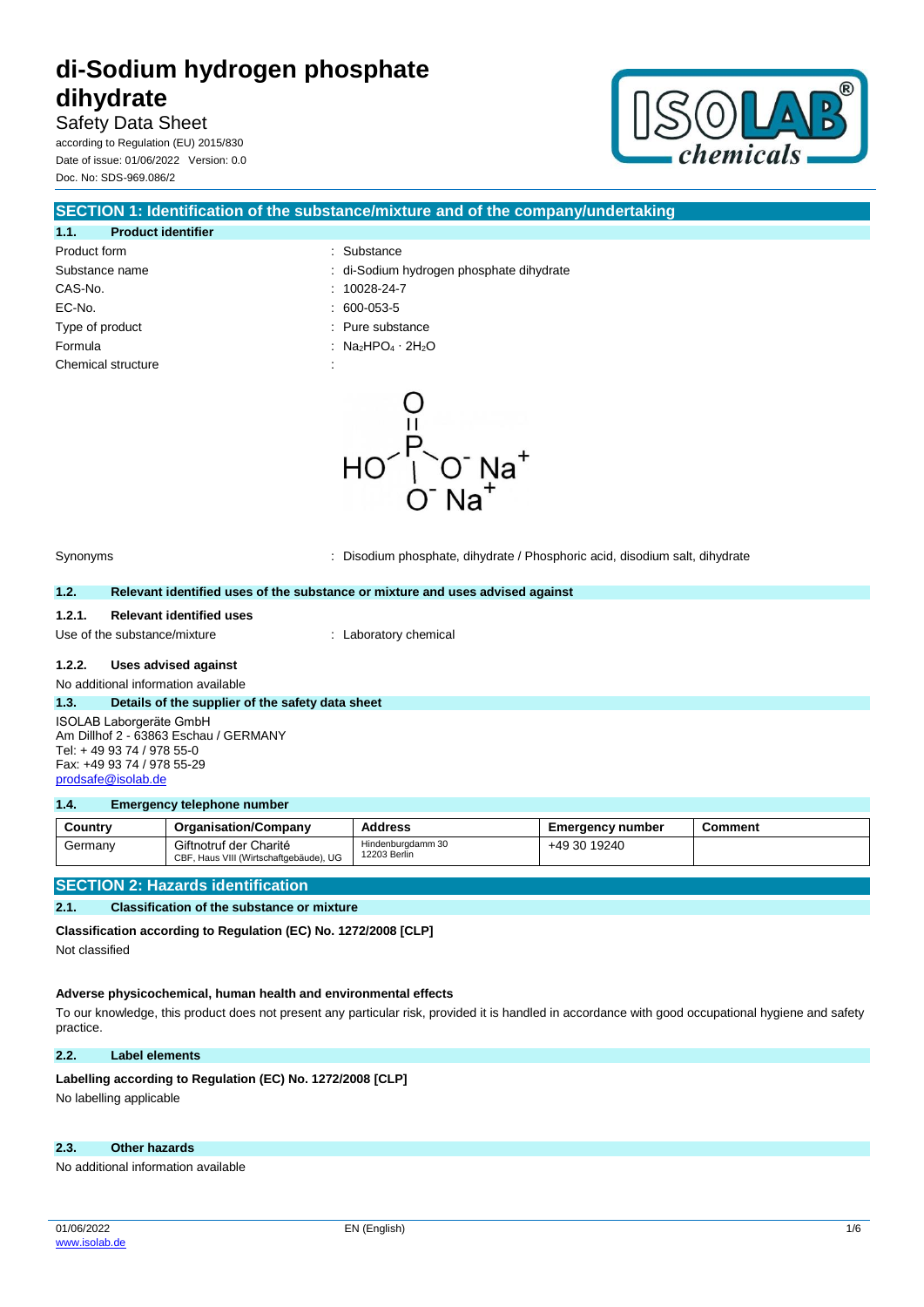# Safety Data Sheet

according to Regulation (EU) 2015/830 Date of issue: 01/06/2022 Version: 0.0 Doc. No: SDS-969.086/2



| 3.1.<br><b>Substances</b>              |                                            |     |  |
|----------------------------------------|--------------------------------------------|-----|--|
| Name                                   | <b>Product identifier</b>                  | %   |  |
| di-Sodium hydrogen phosphate dihydrate | (CAS-No.) 10028-24-7<br>(EC-No.) 600-053-5 | 100 |  |

# **3.2. Mixtures**

Not applicable

[www.isolab.de](http://www.isolab.de/)

|                   | <b>SECTION 4: First aid measures</b>                                                                                                                                                                   |                                                                                                                                                                                                     |     |
|-------------------|--------------------------------------------------------------------------------------------------------------------------------------------------------------------------------------------------------|-----------------------------------------------------------------------------------------------------------------------------------------------------------------------------------------------------|-----|
| 4.1.              | <b>Description of first aid measures</b><br>First-aid measures after inhalation<br>First-aid measures after skin contact<br>First-aid measures after eye contact<br>First-aid measures after ingestion | Remove person to fresh air and keep comfortable for breathing.<br>Wash skin with plenty of water.<br>Rinse eyes with water as a precaution.<br>Call a poison center or a doctor if you feel unwell. |     |
| 4.2.              | Most important symptoms and effects, both acute and delayed                                                                                                                                            |                                                                                                                                                                                                     |     |
|                   | No additional information available                                                                                                                                                                    |                                                                                                                                                                                                     |     |
| 4.3.              |                                                                                                                                                                                                        | Indication of any immediate medical attention and special treatment needed                                                                                                                          |     |
|                   | Treat symptomatically.                                                                                                                                                                                 |                                                                                                                                                                                                     |     |
|                   | <b>SECTION 5: Fire-fighting measures</b>                                                                                                                                                               |                                                                                                                                                                                                     |     |
| 5.1.              | Extinguishing media                                                                                                                                                                                    |                                                                                                                                                                                                     |     |
|                   | Suitable extinguishing media                                                                                                                                                                           | : Water spray. Dry powder. Foam.                                                                                                                                                                    |     |
| 5.2.              | Special hazards arising from the substance or mixture                                                                                                                                                  |                                                                                                                                                                                                     |     |
| fire              | Hazardous decomposition products in case of                                                                                                                                                            | : Toxic fumes may be released.                                                                                                                                                                      |     |
| 5.3.              | <b>Advice for firefighters</b>                                                                                                                                                                         |                                                                                                                                                                                                     |     |
|                   | Protection during firefighting                                                                                                                                                                         | Do not attempt to take action without suitable protective equipment. Self-contained breathing<br>apparatus. Complete protective clothing.                                                           |     |
|                   | <b>SECTION 6: Accidental release measures</b>                                                                                                                                                          |                                                                                                                                                                                                     |     |
| 6.1.              | Personal precautions, protective equipment and emergency procedures                                                                                                                                    |                                                                                                                                                                                                     |     |
| 6.1.1.            | For non-emergency personnel                                                                                                                                                                            |                                                                                                                                                                                                     |     |
|                   | Emergency procedures                                                                                                                                                                                   | : Ventilate spillage area.                                                                                                                                                                          |     |
| 6.1.2.            | For emergency responders                                                                                                                                                                               |                                                                                                                                                                                                     |     |
|                   | Protective equipment                                                                                                                                                                                   | Do not attempt to take action without suitable protective equipment. For further information<br>refer to section 8: "Exposure controls/personal protection".                                        |     |
| 6.2.              | <b>Environmental precautions</b>                                                                                                                                                                       |                                                                                                                                                                                                     |     |
|                   | Avoid release to the environment.                                                                                                                                                                      |                                                                                                                                                                                                     |     |
| 6.3.              | Methods and material for containment and cleaning up                                                                                                                                                   |                                                                                                                                                                                                     |     |
|                   | Methods for cleaning up                                                                                                                                                                                | Mechanically recover the product.                                                                                                                                                                   |     |
| Other information |                                                                                                                                                                                                        | Dispose of materials or solid residues at an authorized site.                                                                                                                                       |     |
| 6.4.              | Reference to other sections                                                                                                                                                                            |                                                                                                                                                                                                     |     |
|                   | For further information refer to section 13.                                                                                                                                                           |                                                                                                                                                                                                     |     |
|                   | <b>SECTION 7: Handling and storage</b>                                                                                                                                                                 |                                                                                                                                                                                                     |     |
| 7.1.              | <b>Precautions for safe handling</b>                                                                                                                                                                   |                                                                                                                                                                                                     |     |
|                   | Precautions for safe handling                                                                                                                                                                          | : Ensure good ventilation of the work station. Wear personal protective equipment.                                                                                                                  |     |
|                   | Hygiene measures                                                                                                                                                                                       | Do not eat, drink or smoke when using this product. Always wash hands after handling the<br>product.                                                                                                |     |
| 7.2.              | Conditions for safe storage, including any incompatibilities                                                                                                                                           |                                                                                                                                                                                                     |     |
|                   | Storage conditions                                                                                                                                                                                     | Store in a well-ventilated place. Keep cool.                                                                                                                                                        |     |
| 01/06/2022        |                                                                                                                                                                                                        | EN (English)                                                                                                                                                                                        | 2/6 |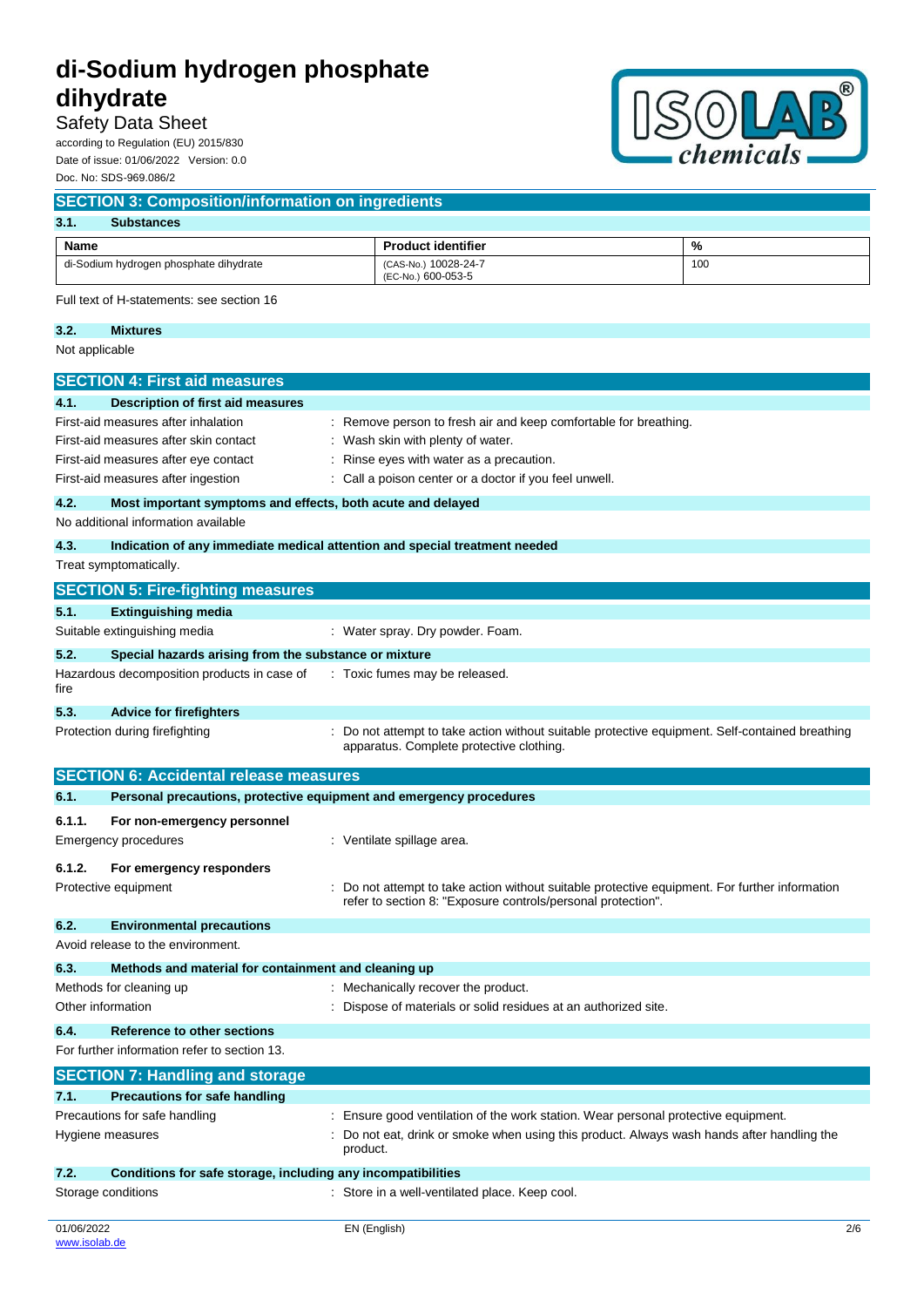# Safety Data Sheet

according to Regulation (EU) 2015/830 Date of issue: 01/06/2022 Version: 0.0 Doc. No: SDS-969.086/2

## **7.3. Specific end use(s)**

No additional information available

# **SECTION 8: Exposure controls/personal protection**

## **8.1. Control parameters**

No additional information available

#### **8.2. Exposure controls**

#### **Appropriate engineering controls:**

Ensure good ventilation of the work station.

#### **Hand protection:**

Protective gloves

#### **Eye protection:**

Safety glasses

### **Skin and body protection:**

Wear suitable protective clothing

#### **Respiratory protection:**

In case of insufficient ventilation, wear suitable respiratory equipment

# **Environmental exposure controls:**

| Life communication of the community of the control of the control of the control of the control of the control o |                                                   |
|------------------------------------------------------------------------------------------------------------------|---------------------------------------------------|
| Avoid release to the environment.                                                                                |                                                   |
| <b>SECTION 9: Physical and chemical properties</b>                                                               |                                                   |
| Information on basic physical and chemical properties<br>9.1.                                                    |                                                   |
| Physical state                                                                                                   | : Solid                                           |
| Appearance                                                                                                       | Crystals. Powder.                                 |
| Molecular mass                                                                                                   | : 177.99 g/mol                                    |
| Colour                                                                                                           | White.                                            |
| Odour                                                                                                            | Odourless.                                        |
| Odour threshold                                                                                                  | No data available                                 |
| pH                                                                                                               | : 8.7 - 9.4 (50 g/l, H <sub>2</sub> O, 20 °C)     |
| Relative evaporation rate (butylacetate=1)                                                                       | No data available                                 |
| Melting point                                                                                                    | : 92.5 °C Elimination of water of crystallisation |
| Freezing point                                                                                                   | Not applicable                                    |
| Boiling point                                                                                                    | No data available                                 |
| Flash point                                                                                                      | Not applicable                                    |
| Auto-ignition temperature                                                                                        | : Not applicable                                  |
| Decomposition temperature                                                                                        | : $>250 °C$                                       |
| Flammability (solid, gas)                                                                                        | : Not combustible                                 |
| Vapour pressure                                                                                                  | No data available                                 |
| Relative vapour density at 20 °C                                                                                 | No data available                                 |
| Relative density                                                                                                 | Not applicable                                    |
| Density                                                                                                          | : 1.52 - 2.66 g/cm <sup>3</sup> at 20 °C          |
| Solubility                                                                                                       | Soluble in water.<br>Water: 93 g/l (20°C)         |
| Log Pow                                                                                                          | : No data available                               |
| Viscosity, kinematic                                                                                             | Not applicable                                    |
| Viscosity, dynamic                                                                                               | No data available                                 |
| Explosive properties                                                                                             | : No data available                               |
| Oxidising properties                                                                                             | No data available                                 |

01/06/2022 Explosive limits **Explosive Limits Explosive Limits Explosive Limits Explosive Limits EXPLOSIVE 2018** 

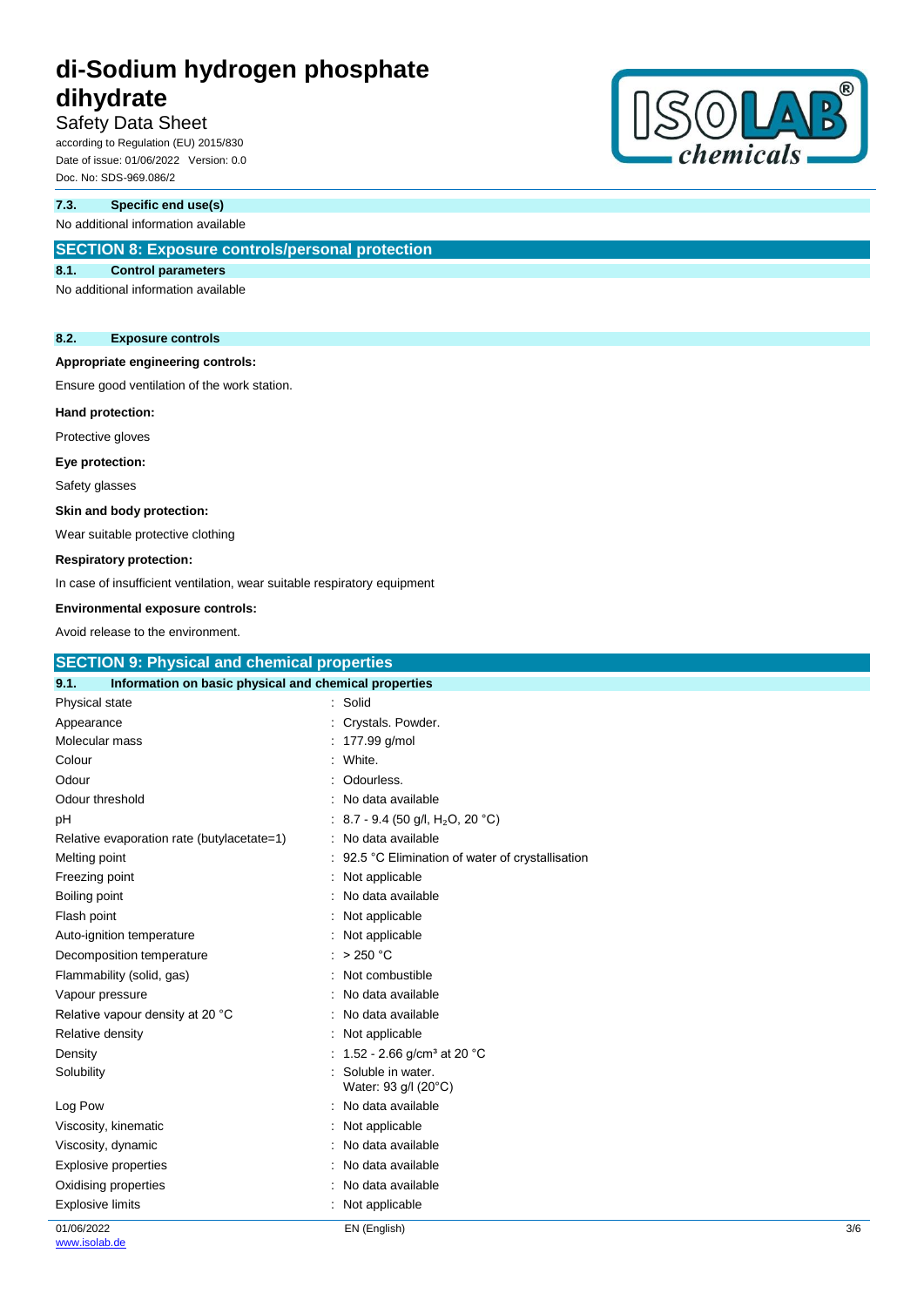# Safety Data Sheet

according to Regulation (EU) 2015/830 Date of issue: 01/06/2022 Version: 0.0 Doc. No: SDS-969.086/2

#### **9.2. Other information**

No additional information available

## **SECTION 10: Stability and reactivity**

#### **10.1. Reactivity**

The product is non-reactive under normal conditions of use, storage and transport.

#### **10.2. Chemical stability**

Stable under normal conditions.

### **10.3. Possibility of hazardous reactions**

No dangerous reactions known under normal conditions of use.

## **10.4. Conditions to avoid**

None under recommended storage and handling conditions (see section 7).

#### **10.5. Incompatible materials**

Strong acids. Strong bases. Alkaloid.

#### **10.6. Hazardous decomposition products**

Under normal conditions of storage and use, hazardous decomposition products should not be produced. Phosphorus oxides. lead acetate, basic. chloral hydrate, 2,2,2-trichloroethane-1,1-diol. resorcinol, 1,3-benzenediol.

| <b>SECTION 11: Toxicological information</b>        |                        |  |
|-----------------------------------------------------|------------------------|--|
| Information on toxicological effects<br>11.1.       |                        |  |
| Acute toxicity                                      | : Not classified       |  |
| di-Sodium hydrogen phosphate dihydrate (10028-24-7) |                        |  |
| LD50 oral rat                                       | > 2000 mg/kg           |  |
| Skin corrosion/irritation                           | : Not classified       |  |
|                                                     | pH: 8.7 - 9.3 at 20 °C |  |
| Serious eye damage/irritation                       | : Not classified       |  |
|                                                     | pH: 8.7 - 9.3 at 20 °C |  |
| Respiratory or skin sensitisation                   | : Not classified       |  |
| Germ cell mutagenicity                              | : Not classified       |  |
| Carcinogenicity                                     | : Not classified       |  |
| Reproductive toxicity                               | : Not classified       |  |
| STOT-single exposure                                | : Not classified       |  |
| STOT-repeated exposure                              | : Not classified       |  |
| Aspiration hazard                                   | : Not classified       |  |
|                                                     |                        |  |

# **SECTION 12: Ecological information 12.1. Toxicity** Ecology - general **interproduct is not considered harmful to aquatic organisms nor to cause long-term adverse** effects in the environment. **12.2. Persistence and degradability** No additional information available **12.3. Bioaccumulative potential** No additional information available **12.4. Mobility in soil** No additional information available **12.5. Results of PBT and vPvB assessment** No additional information available **12.6. Other adverse effects** No additional information available

01/06/2022 [www.isolab.de](http://www.isolab.de/)

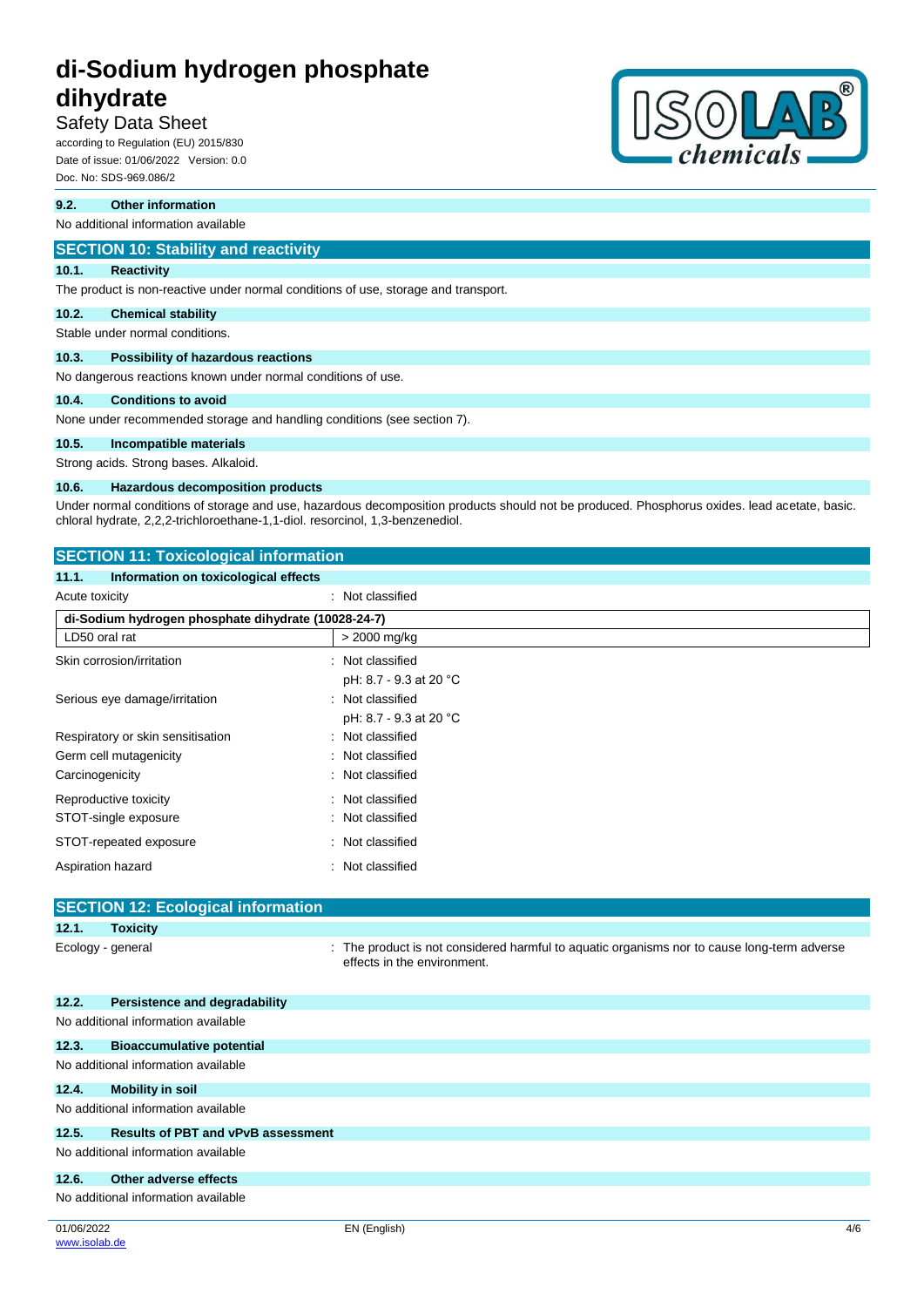# Safety Data Sheet

according to Regulation (EU) 2015/830 Date of issue: 01/06/2022 Version: 0.0 Doc. No: SDS-969.086/2

# **SECTION 13: Disposal considerations**



# **13.1. Waste treatment methods**

Waste treatment methods : Dispose of contents/container in accordance with licensed collector's sorting instructions.

## **SECTION 14: Transport information**

| In accordance with ADR / RID / IMDG / IATA / ADN |                |                |                |                |
|--------------------------------------------------|----------------|----------------|----------------|----------------|
| <b>ADR</b>                                       | <b>IMDG</b>    | <b>IATA</b>    | <b>ADN</b>     | <b>RID</b>     |
| 14.1.<br><b>UN number</b>                        |                |                |                |                |
| Not applicable                                   | Not applicable | Not applicable | Not applicable | Not applicable |
| 14.2.<br>UN proper shipping name                 |                |                |                |                |
| Not applicable                                   | Not applicable | Not applicable | Not applicable | Not applicable |
| Not applicable                                   | Not applicable | Not applicable | Not applicable | Not applicable |
|                                                  |                |                |                |                |
| Transport hazard class(es)<br>14.3.              |                |                |                |                |
| Not applicable                                   | Not applicable | Not applicable | Not applicable | Not applicable |
| Not applicable                                   | Not applicable | Not applicable | Not applicable | Not applicable |
| 14.4.<br><b>Packing group</b>                    |                |                |                |                |
| Not applicable                                   | Not applicable | Not applicable | Not applicable | Not applicable |
| <b>Environmental hazards</b><br>14.5.            |                |                |                |                |
| Not applicable                                   | Not applicable | Not applicable | Not applicable | Not applicable |
| No supplementary information available           |                |                |                |                |

#### **14.6. Special precautions for user**

#### **- Overland transport**

Not applicable

## **- Transport by sea**

Not applicable

## **- Air transport**

Not applicable

#### **- Inland waterway transport**

Not applicable

#### **- Rail transport**

Not applicable

**14.7. Transport in bulk according to Annex II of Marpol and the IBC Code**

Not applicable

## **SECTION 15: Regulatory information**

**15.1. Safety, health and environmental regulations/legislation specific for the substance or mixture**

#### **15.1.1. EU-Regulations**

No REACH Annex XVII restrictions

di-Sodium hydrogen phosphate dihydrate is not on the REACH Candidate List di-Sodium hydrogen phosphate dihydrate is not on the REACH Annex XIV List

#### **15.1.2. National regulations**

Listed on the AICS (Australian Inventory of Chemical Substances) Listed on IECSC (Inventory of Existing Chemical Substances Produced or Imported in China) Listed on NZIoC (New Zealand Inventory of Chemicals) Listed on PICCS (Philippines Inventory of Chemicals and Chemical Substances) Listed on INSQ (Mexican National Inventory of Chemical Substances)

Listed on the TCSI (Taiwan Chemical Substance Inventory)

#### **Germany**